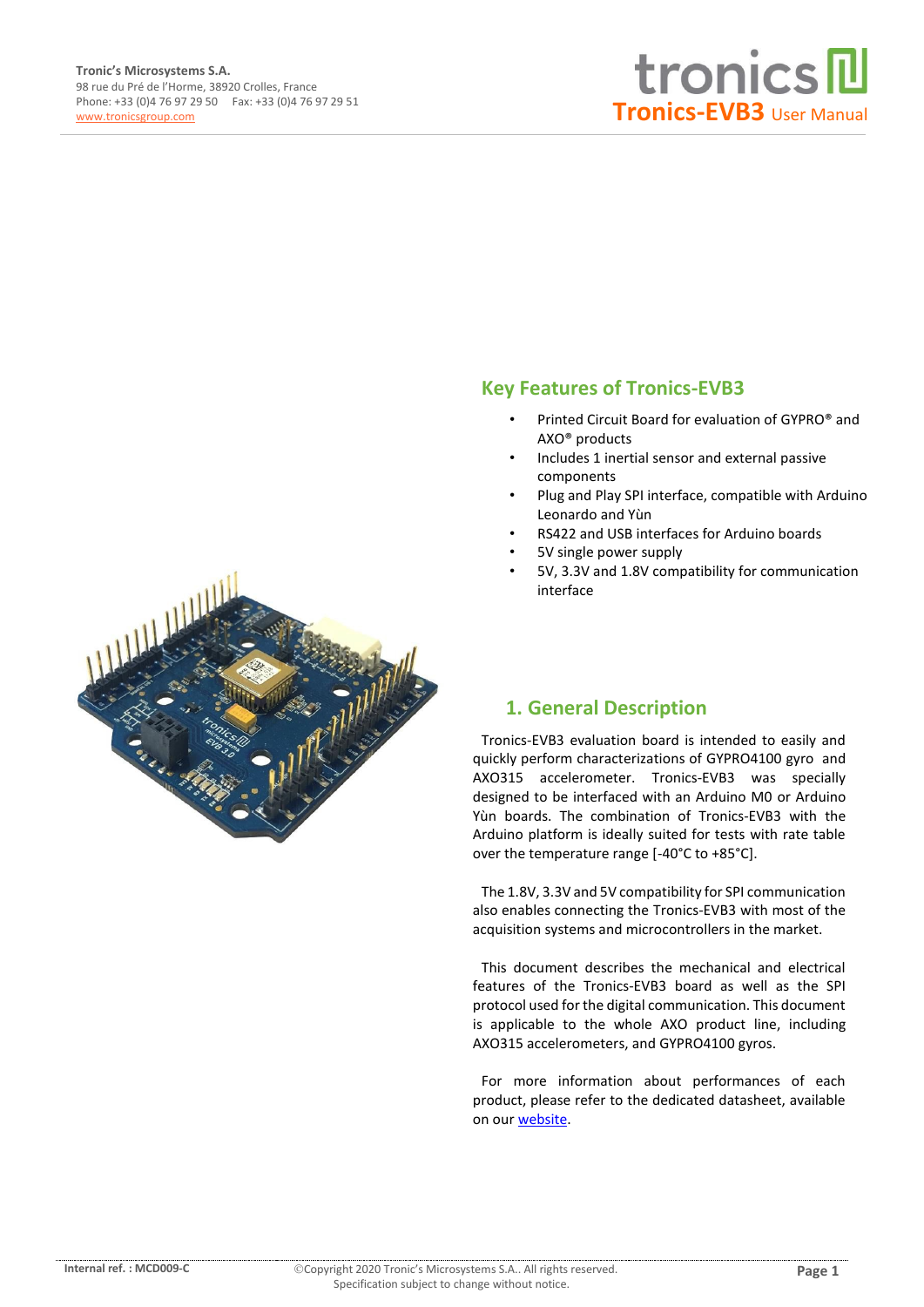### **2. Mechanical features**

The evaluation board has the following dimensions:







The main GYPRO®AXO®-EVB3 components are described in the table 1:

| <b>Name</b>     | <b>Description</b>                             | <b>Information</b>                         |  |  |  |
|-----------------|------------------------------------------------|--------------------------------------------|--|--|--|
|                 |                                                | Tronics-EVB3 I/O signals                   |  |  |  |
|                 |                                                | Enable pin: EN                             |  |  |  |
| $_{11}$         | I/O connector                                  | Self-Test pin: ST                          |  |  |  |
|                 |                                                | SPI Slave select: SSB                      |  |  |  |
|                 |                                                | Data Ready pin: DRDY                       |  |  |  |
| 12 <sup>2</sup> | I/O connector                                  | Arduino UART signals (RX and TX)           |  |  |  |
| J3              | I/O connector                                  | <b>Tronics reserved</b>                    |  |  |  |
| J4              | I/O connector                                  | Not used                                   |  |  |  |
| J5              | I/O connector                                  | Power supply: 5V, VDDIO, GND               |  |  |  |
| J6              | I/O connector                                  | Power supply lines: 5V, GND                |  |  |  |
|                 |                                                | SPI lines: MOSI, MISO, SCLK                |  |  |  |
| J7              | GYPRO <sup>®</sup> or AXO <sup>®</sup> Product | Tronics inertial sensor                    |  |  |  |
| J8              | I/O connector                                  | RS422 connector (RX+, RX-, TX+, TX-, GND)  |  |  |  |
|                 |                                                | SPI level voltage reference:               |  |  |  |
| J9              | I/O connector                                  | With jumper on $+5V$ : SPI level = $+5V$   |  |  |  |
|                 |                                                | With jumper on 3V3/EXT : SPI level = VDDIO |  |  |  |
|                 |                                                | Sensor reset:                              |  |  |  |
| J10             | I/O connector                                  | Without jumper: no reset                   |  |  |  |
|                 |                                                | With jumper: reset                         |  |  |  |

**Table 1: Main components description**

**Please note that the PCB has a flat backside and thickness of 1.6 mm. The board has been designed for a direct mounting onto the surface of your test equipment (rate table, vibration shaker…) in order to avoid parasitic mechanical resonance of the PCB.**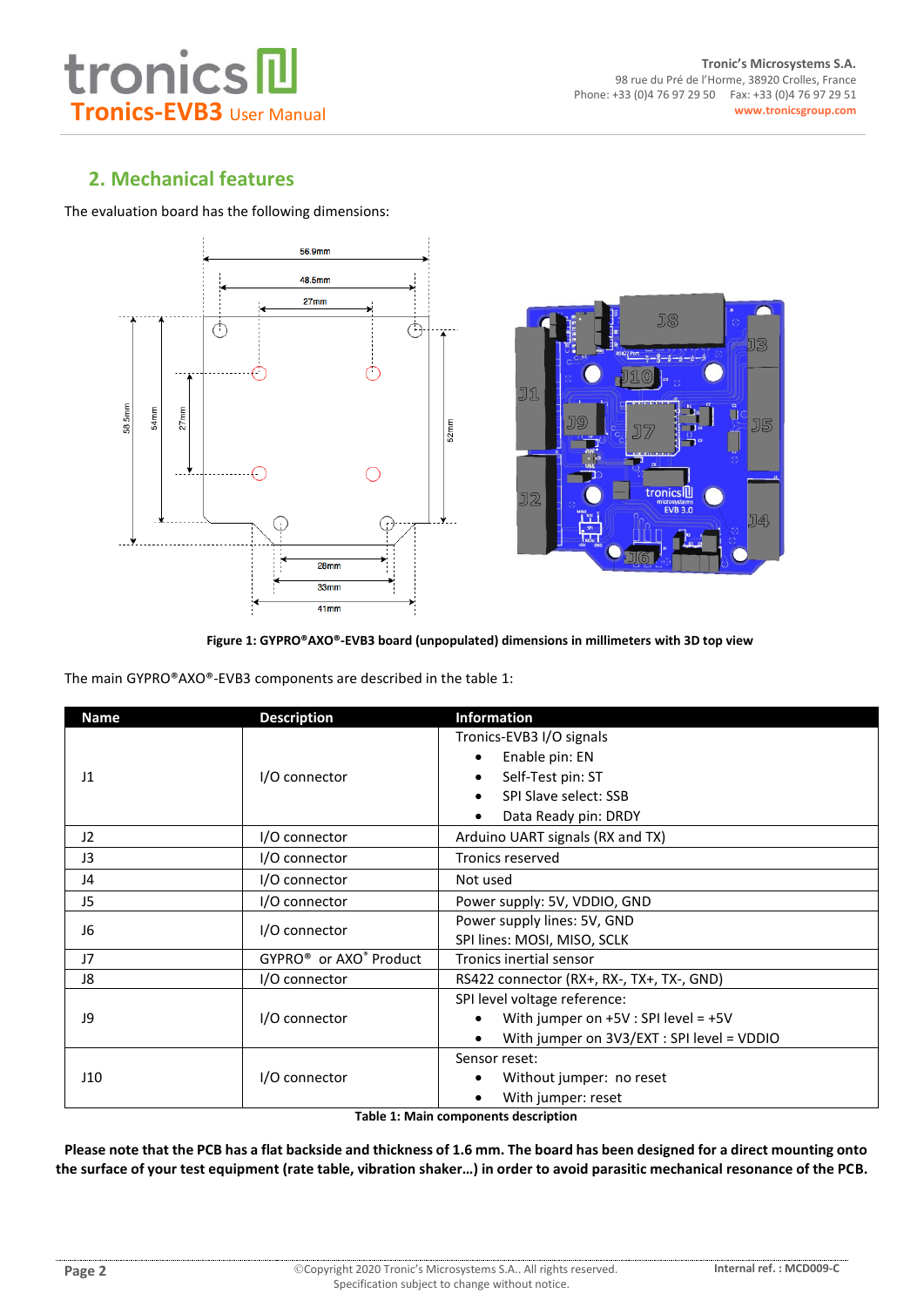### **3. Pins configuration and description**

To enable compatibility with the Arduino platform, some signals are redundant, such as 5V and GND signals. If you don't intend to use the Arduino platform, redundancy is not necessary. However the pins marked with bold characters in the tables below must absolutely be connected.

J1 gives access to the following signals:

| Pin# | <b>Name</b> | Type                     | <b>Function</b>             |
|------|-------------|--------------------------|-----------------------------|
| #1   |             |                          | <b>Not Connected</b>        |
| #2   |             |                          | Not Connected               |
| #3   |             |                          | Not Connected               |
| #4   | <b>GND</b>  | Power                    | <b>Ground Power Supply</b>  |
| #5   |             |                          | Not Connected               |
| #6   | <b>DRDY</b> | Data Ready pin<br>Output |                             |
| #7   | <b>SSB</b>  | Input                    | <b>SPI Slave Select pin</b> |
| #8   |             |                          | Not Connected               |
| #9   | ST          | Output                   | Self-test pin               |
| #10  | EN          | Input                    | Enable pin                  |

J2 gives access to the following signals:

| Pin# | <b>Name</b> | Type   | <b>Function</b>        |
|------|-------------|--------|------------------------|
| #1   | <b>RX</b>   | Input  | <b>Arduino UART RX</b> |
| #2   | тх          | Output | <b>Arduino UART TX</b> |
| #3   |             |        | Not Connected          |
| #4   |             |        | Not Connected          |
| #5   |             |        | Not Connected          |
| #6   |             |        | Not Connected          |
| #7   |             |        | Not Connected          |
| #8   |             |        | Not Connected          |

J3 gives access to the following signals:

| Pin# | Name | Type   | <b>Function</b>         |
|------|------|--------|-------------------------|
| #1   | TO.  | Output | <b>Tronics Reserved</b> |
| #2   | Τ1   | Output | <b>Tronics Reserved</b> |
| #3   | T2   | Output | <b>Tronics Reserved</b> |
| #4   | тз   | Output | <b>Tronics Reserved</b> |

J4 gives access to the following signals:

| Pin# | <b>Name</b> | Tvpe | <b>Function</b> |
|------|-------------|------|-----------------|
| #1   |             |      | Not Connected   |
| #2   |             |      | Not Connected   |
| #3   |             |      | Not Connected   |
| #4   |             |      | Not Connected   |
| #5   |             |      | Not Connected   |
| #6   |             |      | Not Connected   |

J5 gives access to the following signals:

| Pin# | <b>Name</b> | Type                            | <b>Function</b>            |
|------|-------------|---------------------------------|----------------------------|
| #1   |             |                                 | Not Connected              |
| #2   |             |                                 | Not Connected              |
| #3   |             |                                 | Not Connected              |
| #4   | 3V3 / EXT   | Power                           | <b>VDDIO Power Supply</b>  |
| #5   | <b>5V</b>   | <b>5V Power Supply</b><br>Power |                            |
| #6   | <b>GND</b>  | Power                           | <b>Ground Power Supply</b> |
| #7   | GND         | Power                           | <b>Ground Power Supply</b> |
| #8   |             |                                 | Not Connected              |

J6 gives access to the following signals:

| Pin# | <b>Name</b> | Type   | <b>Function</b>            |
|------|-------------|--------|----------------------------|
| #1   | 5V          | Power  | 5V Power Supply            |
| #2   | <b>MOSI</b> | Input  | SPI data input             |
| #3   | GND         | Power  | <b>Ground Power Supply</b> |
| #4   | MISO        | Output | SPI data output            |
| #5   | <b>SCLK</b> | Input  | <b>SPI serial clock</b>    |
| #6   |             |        | Not Connected              |

J8 gives access to the following signals:

| Pin# | <b>Name</b> | Type   | <b>Function</b>            |
|------|-------------|--------|----------------------------|
| #1   | TX+         | Output | Arduino RS422 TX+          |
| #2   | TX-         | Output | Arduino RS422 TX-          |
| #3   | RX-         | Input  | Arduino RS422 RX-          |
| #4   | RX+         | Input  | Arduino RS422 RX+          |
| #5   | GND         | Power  | <b>Ground Power Supply</b> |
| #6   | 5V          | Power  | <b>Ground Power Supply</b> |

For more information about the RS422 interface and its use, please refer to the dedicated technical notes, available on our **[website](http://www-origin.tronicsgroup.com/High-Performance-MEMS-Inertial-Sensors)**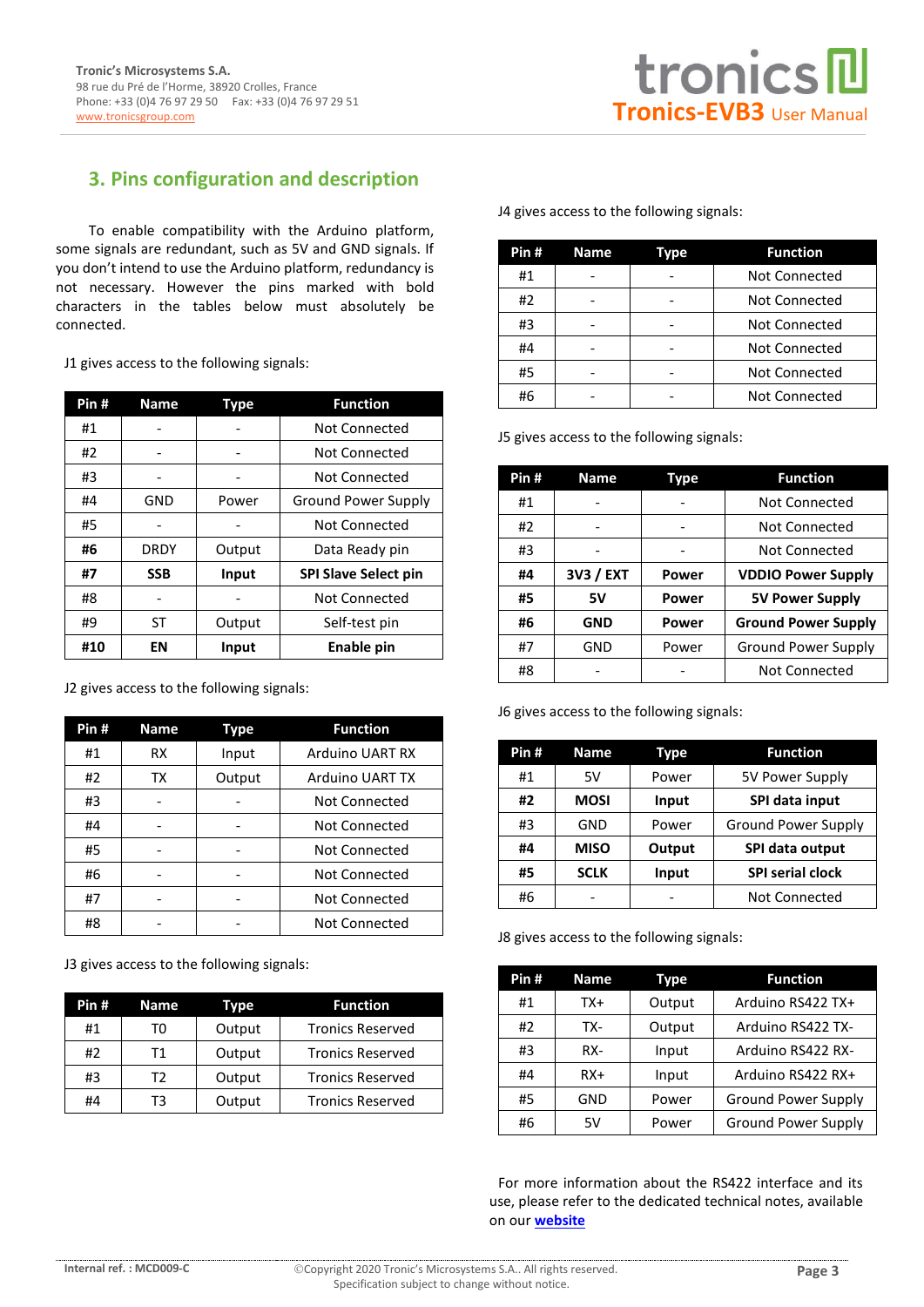

## **4. Electrical circuit**

The following figure presents the electrical schematic of the board with its passive components (resistors & capacitances).



**Figure 2: Electrical schematic**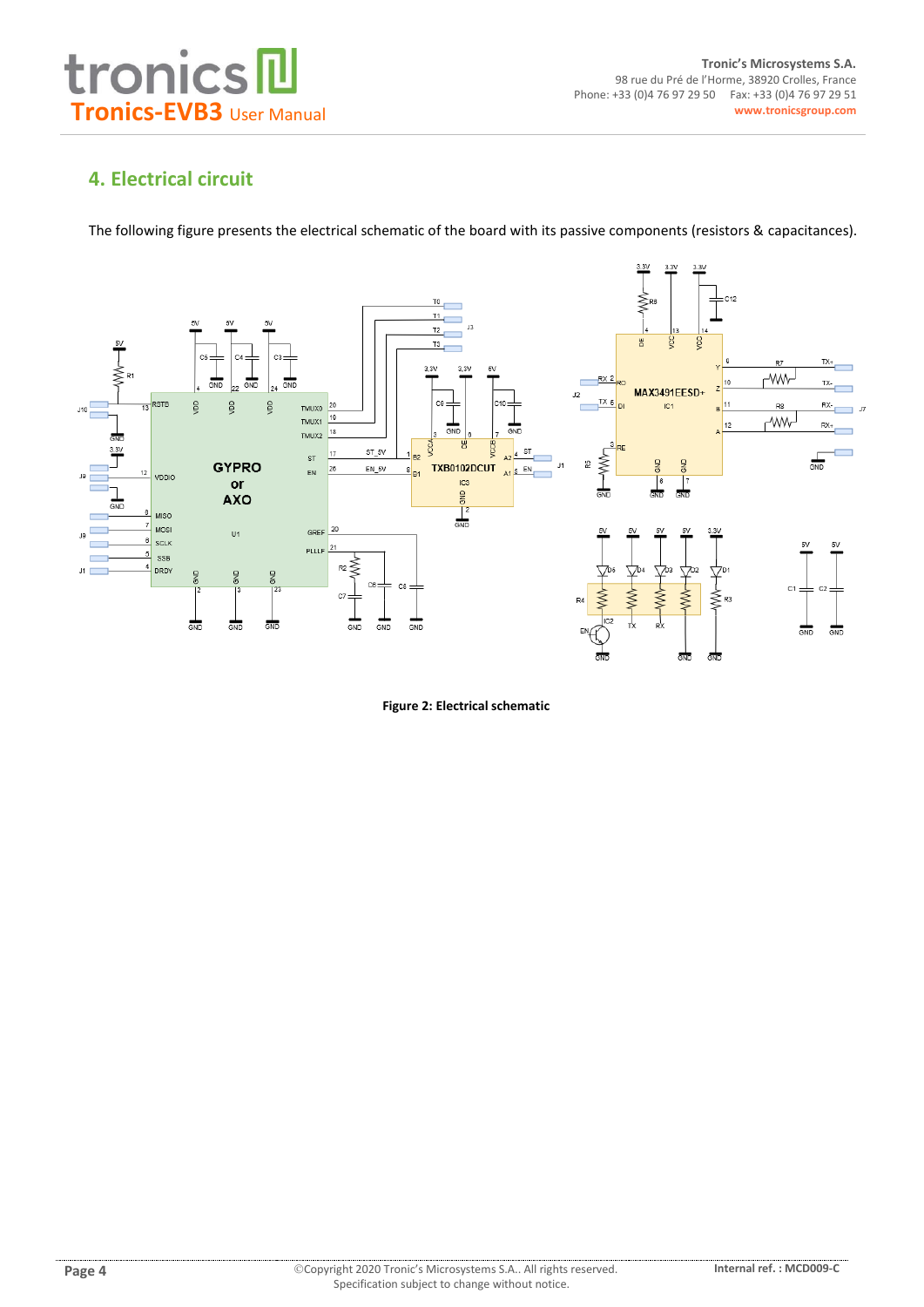

# **5. Electrical Characteristics**

| Parameter                         | Min  | <b>Typical</b>  | Max  | <b>Units</b> |
|-----------------------------------|------|-----------------|------|--------------|
| 5V Power Supply (VDD)             | 4.75 |                 | 5.25 |              |
| Reference Voltage (VDDIO)         | 1.8  | -               |      |              |
| Current consumption <sup>1)</sup> |      | 25              |      | mA           |
| Output                            |      | Digital 24 bits |      |              |
| Digital interface                 |      | <b>SPI</b>      |      |              |

1) The specified value represents the typical current consumption of  $GYPRO^{\circ}$  and  $AXO^{\circ}$  products.

**Table 2: Electrical characteristics**

**For more information about advanced use of GYPRO® and AXO® product, please refer to the dedicated datasheet, available on ou[r website](http://www.tronicsgroup.com/High-Performance-MEMS)**

# **Caution!**



The product may be damaged by ESD, which can cause performance degradation or device failure! We recommend handling the device only on a static safe work station. Precaution for the storage should also be taken.

The sensor MUST be powered-on *before* any SPI operation. Having the SPI pads at a high level while VDD is at 0V could damage the sensor, due to ESD protection diodes and buffers.

### **6. Environment**

Environmental specifications for GYPRO®AXO®-EVB3 are the following:

| Parameter                   | <b>Condition</b>  | Min   | Typ | Max | <b>Units</b> |
|-----------------------------|-------------------|-------|-----|-----|--------------|
| Operating temperature range |                   | $-40$ |     | +85 | $\sim$<br>֊  |
| Humidity                    | At $45^{\circ}$ C |       |     | 98  | %            |

**Table 3: Environmental specifications**